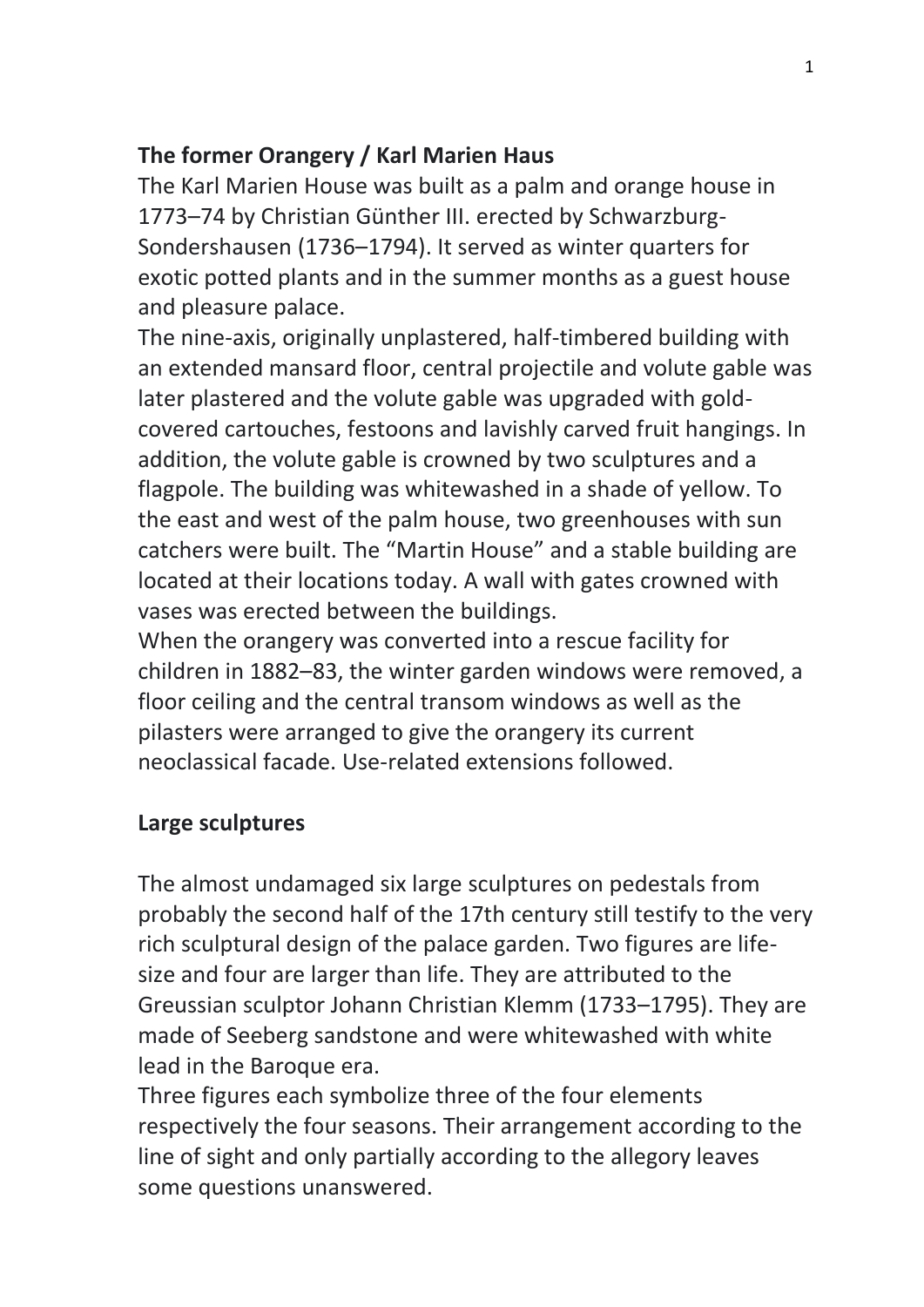### **Location Map**

#### **Large Sculptures**

1. Flora:

Goddess of flowers and gardens, youth and joie de vivre. Allegory of spring.

2. Ceres Goddess of agriculture, Fertility and marriage, Allegory of summer

3. POMONA Goddess of Tree Fruits, Allegory of Autumn

 4.Minerva Goddess of wisdom, art and war Element:Fire

 5.Proserpine Goddess of the dead, underworld and fertility - Element Water but also Earth

 6.Mercury Patron god of hikers,merchands, shepherds and rogues, messengers of the Gods Element of air

#### **Small Architectures**

The three fountains on the northern ground floor with their sculptures recreate a hunting scene. In the two small round fountains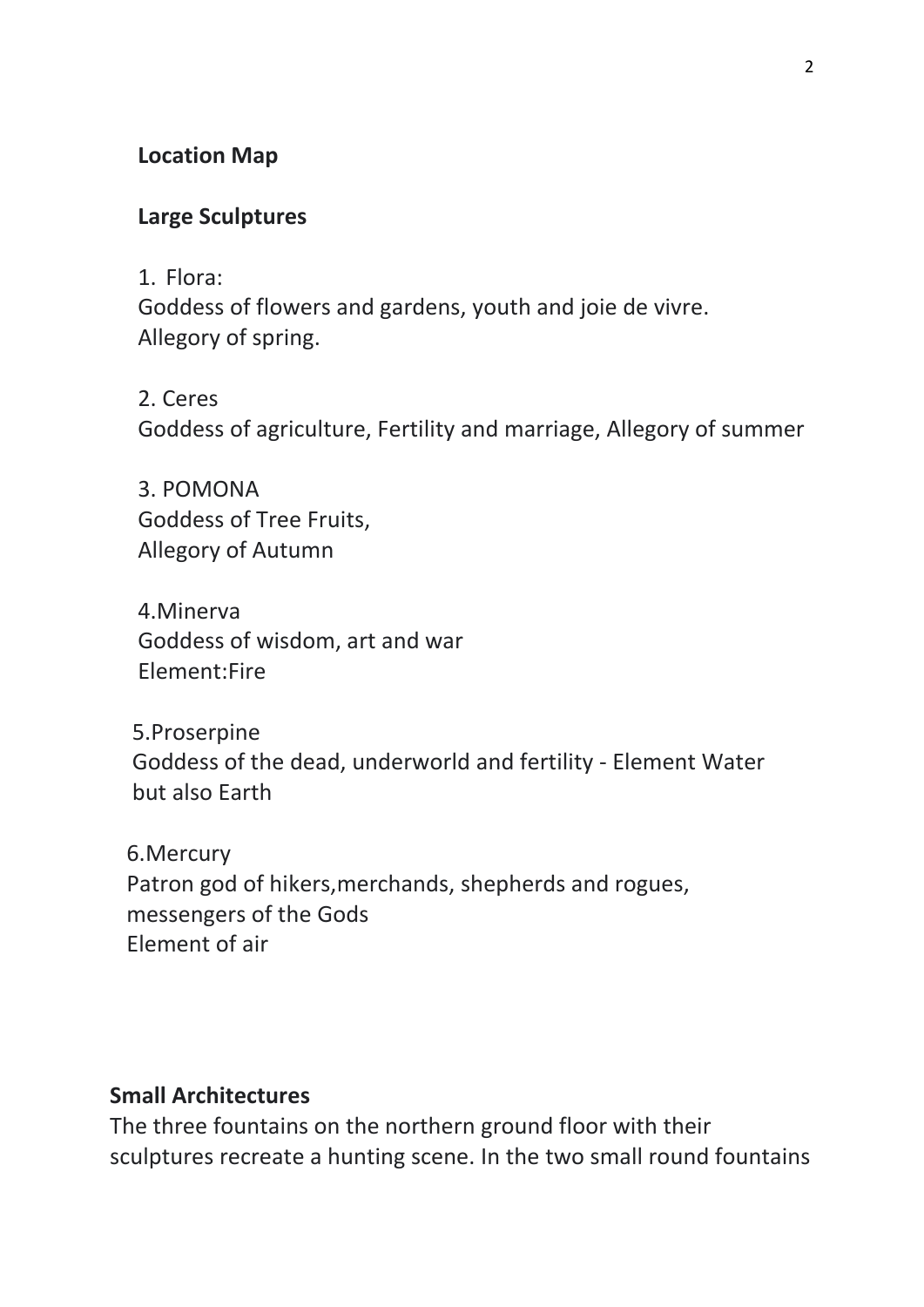in front of the orangery building, two riders gallop with hunting horns through the water that is splashing away from the side.

In the center of the ground floor is the deer fountain with a diameter of 9 m. In the middle of the water basin, a deer was held down by dogs, from whose jets a fountain used to rise. A jet of water is sprayed towards the center from four other dogs from the edge of the pool.

Puttos with the attributes of the signs of the zodiac stood on 12 pedestals in the area of this parterre.

Only the putto "wine eater" with the scorpion has largely been preserved. Today there is still a vase and the putto "Drummer" as well as a putto torso with the inscription "fecit Biedermann" as evidence for the Greussian sculptor of the puttos Christian Johann Biedermann (before 1664 - after 1740).

All pedestals and sculptures are made of Seeberg sandstone and the fountain surrounds are made of shell limestone. It was built in the middle of the first half of the 18th century.

# **Small Cascade**

The small cascade with its six bubbling cascade steps and a small fountain is the connecting element of the secondary axis, which runs from the castle courtyard at an almost right angle to the main axis of the garden to the west.

On both sides there are ascending paths to the higher upper parterre, which were originally flanked by head-cut hornbeams.

To the east of the cascade as far as the castle courtyard wall, there was a courtyard of honor at the time it was built, the dimensions of which are now indicated by limestone slabs laid in the ground. The current basic structure was created at the beginning of the 20th century.

The renovation of the cascade could not restore the original condition as it was remodeled several times and no documents relating to the construction period are known.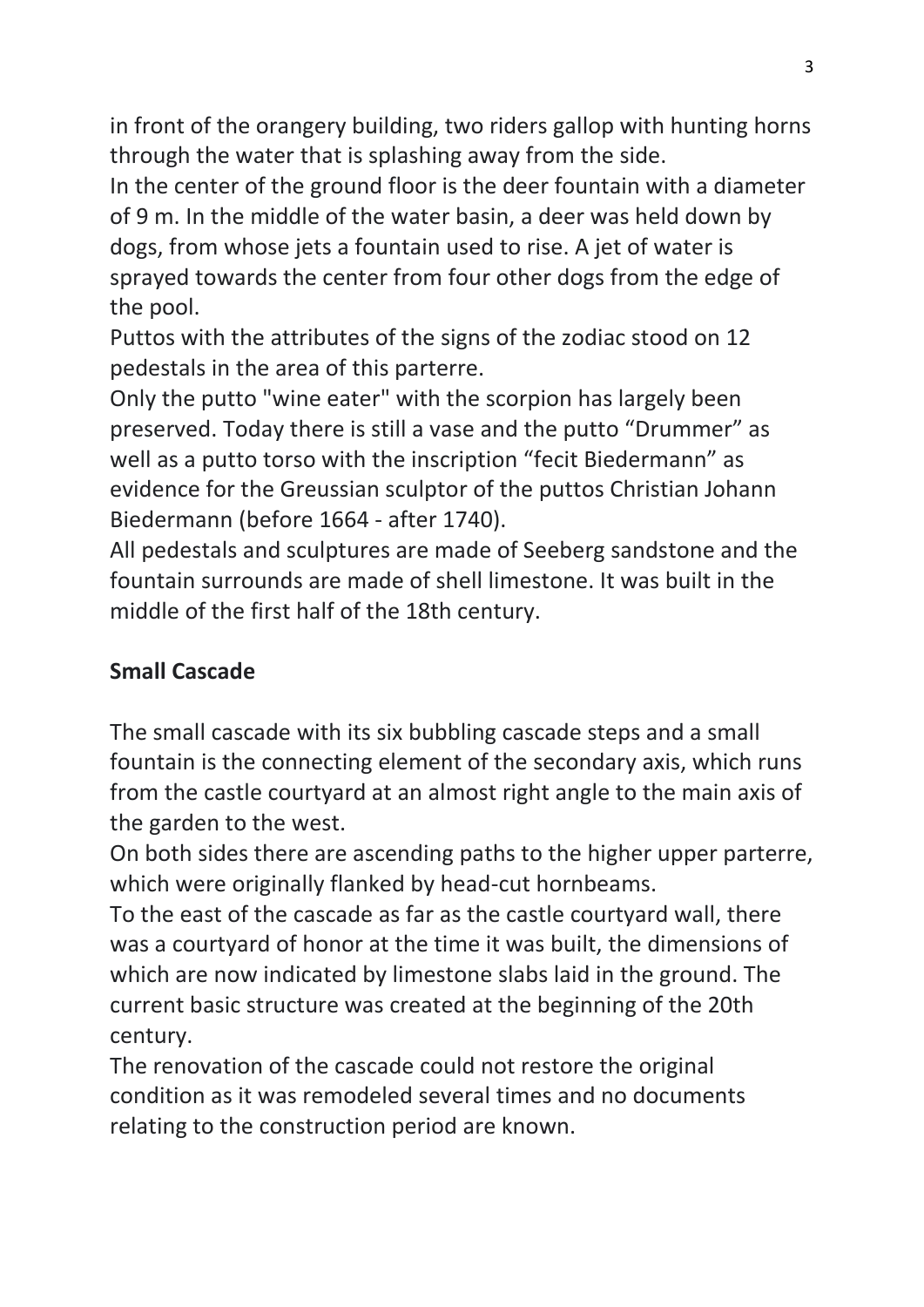The restoration of the small architecture and sculptures in the entire palace garden primarily serves to preserve the original. Additions or copies will only be made in exceptional cases.

## **Lower ground floor**

The northernmost garden area in front of the orangery building was laid out as a decorative ground floor with pedestals and water features along three paths. These were lined with potted plants and box hedges. The Princely Garden attracted attention through its own pineapple harvests and flowering aloe trees.

Individual hedge areas loosen up the otherwise strict geometry of the ground floor.

Since the original planting of the individual flower beds is no longer traceable today, because there are no records about it, only lawns were created during the renovation. The installation of potted plants, as they were typical of the time, can no longer be implemented due to the lack of overwintering options.

The main axis area is flanked on both sides by two new double rows of fruit trees.

In the transition to the western saffron garden there was still a copper beech that was over 200 years old, which unfortunately had to be felled a few years ago due to its damage.

The summer and winter linden trees directly in front of the former orangery were planted when the rescue facility was founded in 188

**Upper ground floor**